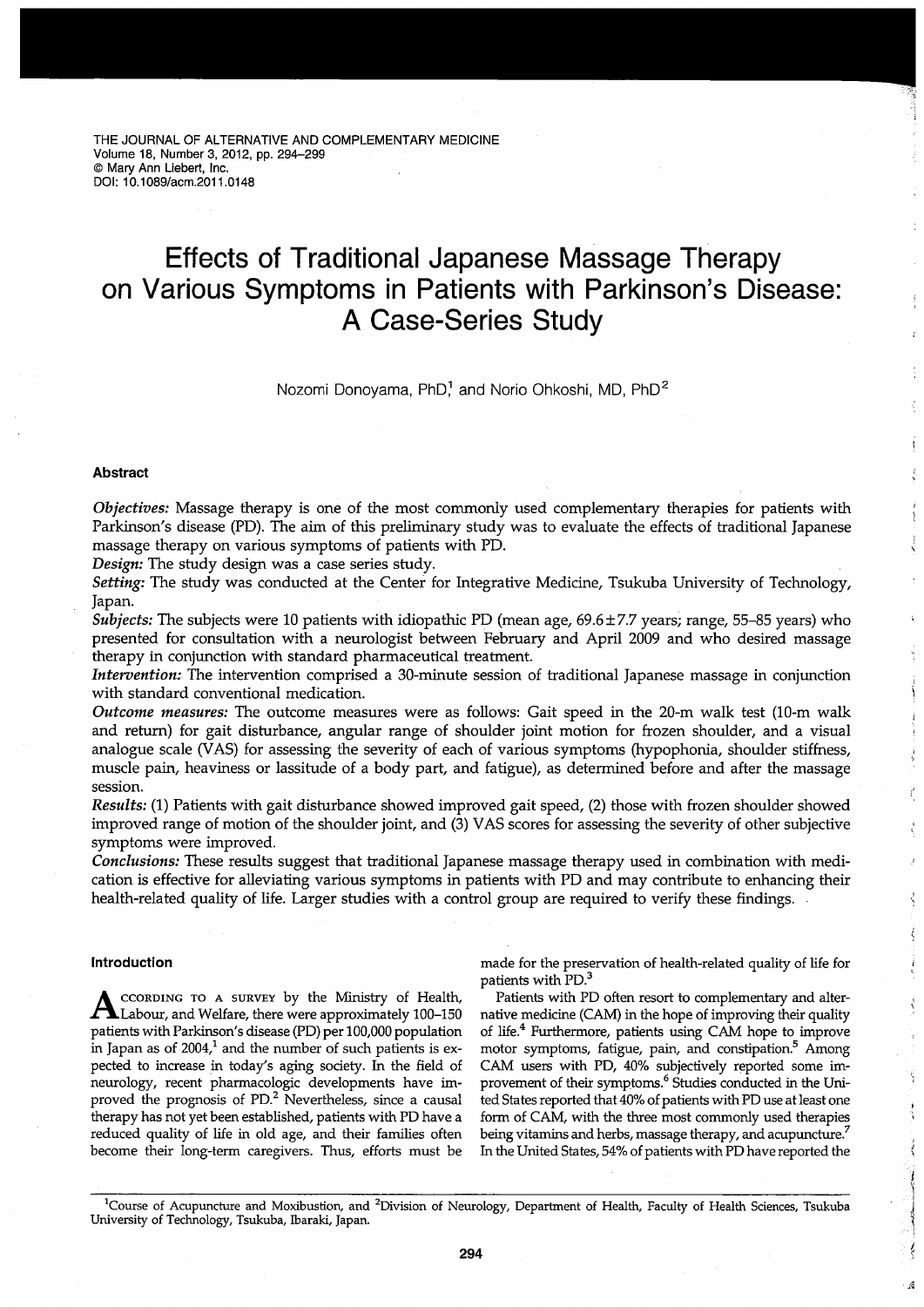## **MASSAGE THERAPY FOR PARKINSON'S DISEASE**

use of at least one form of CAM, with massage and aromatherapy being the most common. $4A$  survey on CAM conducted among patients with PD and neurologists in lbaraki Prefecture, Japan revealed that 11.7% of patients with PD were receiving massage therapy and 29.8% of neurologists advocated massage therapy in their usual practice for their patients with PD for alleviation of symptoms.

Despite the support of many patients with PD for massage therapy and the suggestion according to a report on alternative therapies for PD by the Quality Standards Subcommittee of the American Academy of Neurology that <sup>a</sup> variety of manual therapy techniques are beneficial for motor function, further studies using rigorous scientific methods are required to determine efficacy.<sup>9</sup> In this preliminary study, it was sought to determine whether a 30-minute massage session in conjunction with standard conventional treatment can contribute to improving the various physical symptoms of patients with PD.

## **Methods and Participants**

## **Participants**

Participants were 10 patients with idiopathic PD (mean age, 69.6±7.7 years; range, 55-85 years) who presented at the Center for Integrative Medicine, Tsukuba University of

Technology, to consult a neurologist between February and April 2009 and who desired massage therapy in conjunction with standard pharmaceutical treatment. Informed consent was obtained from all patients. The demographics and physical conditions of the participants are shown in Table 1.

# Procedure

A 30-minute massage session was provided by a female therapist who has a national massage practitioner license and 20 years of experience. On a massage table, a full-body massage excluding the face, head, and abdomen was performed with focus on 'the specific locations where patients felt pain and wanted to improve symptoms. First, patients were given a brief massage on their less severe side while lying on their severe side, then their position was reversed and they were given a full massage on their severe side. Table 1 shows the complaints and the locations that were specifically focused on during the massage for each patient.

The massage techniques used were standard versions of traditional Japanese massage therapy, conducted through the clothes, that constitutes mainly kneading, with less stroking and pressing than other techniques, with moderate intensity of stimulation applied within the range of comfort.10 Table 2 shows the standard procedure used in this study. For patients who were suffering from frozen shoulder,

| TABLE 1. CHARACTERISTICS OF STUDY POPULATION |
|----------------------------------------------|
|----------------------------------------------|

| ID             |             | Sex Age | Onset<br>age | Stage <sup>a</sup> | Complaints                                                                                 | Locations of massage focus<br>(full-body massage plus) | Medication (mg/day)                                                                                                                 |
|----------------|-------------|---------|--------------|--------------------|--------------------------------------------------------------------------------------------|--------------------------------------------------------|-------------------------------------------------------------------------------------------------------------------------------------|
| P <sub>1</sub> | M           | 60      | 55           | IV                 | Gait disturbance, hypophonia, Neck, back, lower back,<br>heaviness of lower<br>extremities | buttocks, and legs                                     | LD/DCI 300, amantadine<br>hydrochloride 150                                                                                         |
| P <sub>2</sub> | М           | 67      | 58           | Ш                  | Gait disturbance, hypophonia Neck, back, lower back,                                       | buttocks, and leg                                      | LD/DCI 600, pramipexole 3,<br>amantadine hydrochloride<br>150, selegiline<br>hydrochloride 5,<br>trihexyphenidyl<br>hydrochloride 6 |
| P <sub>3</sub> | F           | 67      | 57           | IV                 | Heaviness of upper<br>extremities, hypophonia                                              | Neck, shoulders, arms, and<br>back                     | LD/DCI 600, cabergoline 3,<br>pergolide mesilate 0.5,<br>amantadine hydrochloride<br>100, trihexyphenidyl<br>hydrochloride 2        |
| P4             | M           | 69      | 50           | Ш                  | Gait disturbance, hypophonia Neck, back, lower back,                                       | buttocks, and legs                                     | LD/DCI 300, cabergoline 3,<br>pergolide mesilate 1,<br>amantadine hydrochloride<br>150, selegiline<br>hydrochloride 7.5             |
| P5             | M           | 77      | 76           | п                  | Left frozen shoulder,<br>heaviness of left forearm                                         | Left shoulder joint and left<br>arm                    | LD/DCI 300                                                                                                                          |
| P6             | $\mathbf F$ | 85      | 81           | IV                 | Gait disturbance, lassitude of<br>the whole body                                           | Neck, back, lower back,<br>buttocks, and legs          | LD/DCI 300                                                                                                                          |
| P7             | M           | 63      | 55           | IV                 | Gait disturbance, fatigue                                                                  | Neck, back, lower back,<br>buttocks, and legs          | Benserazide hydrochloride<br>200                                                                                                    |
| P8             | F           | 65      | 64           | $\mathbf{I}$       | Frozen shoulder, hypophonia,<br>shoulder stiffness                                         | Left shoulder joint and left<br>arm                    | LD/DCI 300, entacapone 300                                                                                                          |
| P <sub>9</sub> | M           | 73      | 64           | IV                 | Frozen shoulders                                                                           | Shoulder joints and arms                               | LD/DCI 600, pramipexole 3,<br>entacapone 600                                                                                        |
| P10 F          |             | 55      | 50           | П                  | Muscle pain on the right side<br>of the body                                               | Right arm, right leg, and back                         | LD/DCI 300, ropinirole<br>hydrochloride 0.25                                                                                        |

<sup>a</sup>Hoehn and Yahr stage.

LD /DCI, levodopa/ dopa-decarboxylase inhibitor.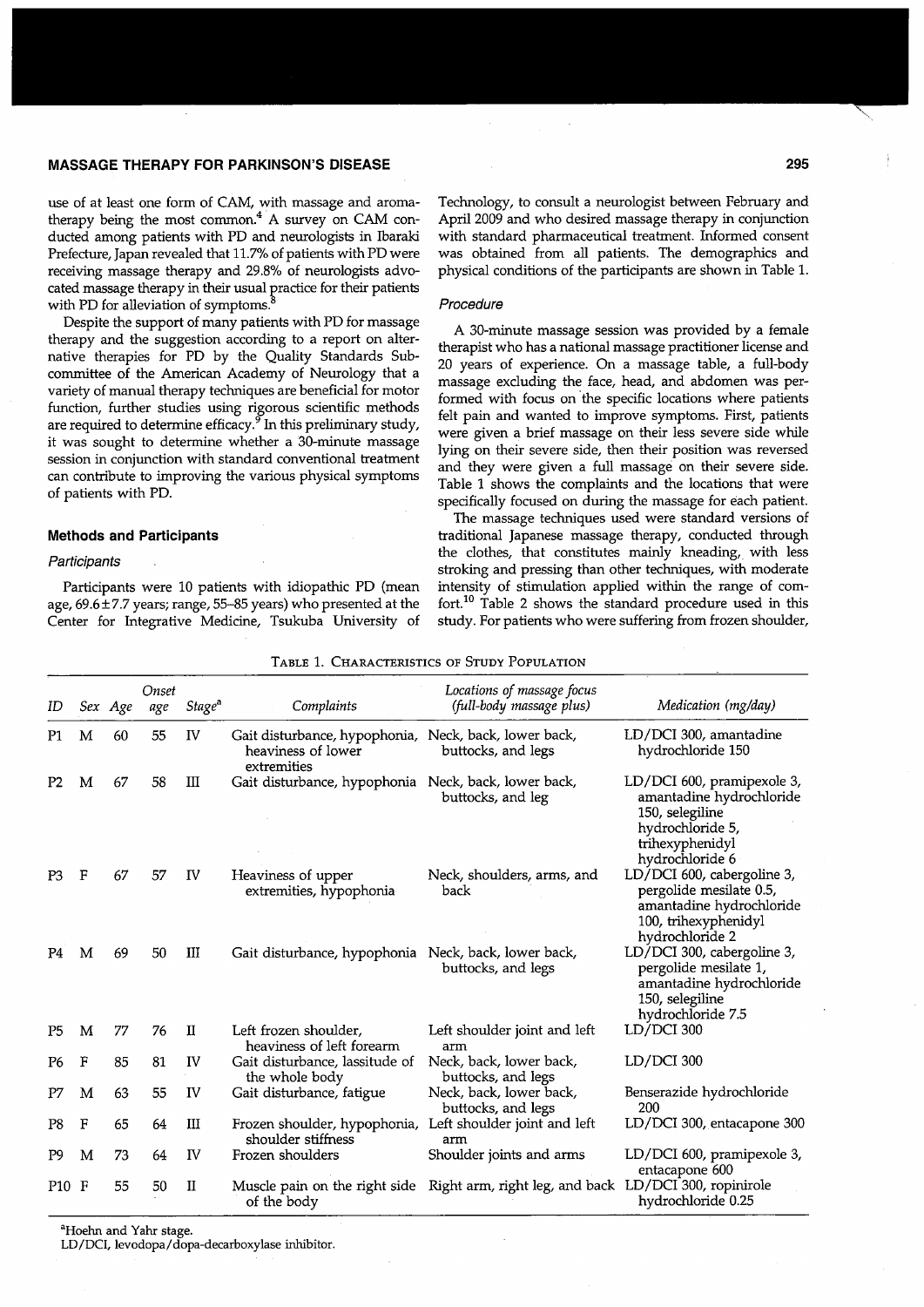# TABLE 2. TRADITIONAL JAPANESE MASSAGE PROCEDURE

Lying down on one side

- A. The back including the shoulder, the back, and the lower back
	- 1. Stroking starts at the base of the neck along the upper shoulder to the shoulder joint
	- 2. Downward strokes along the full length of the back, starting at the base of the neck down to the waist
	- 3. Thumb kneading by circular or linear (back and forth) movement: the upper shoulder from the side of the 7th cervical vertebra (Cv7) to the *acromion* along the *trapezius*
	- 4. Thumb kneading by circular or linear movement: from Cv7 via the superior angle of the *scapula* and the *supraspinous fossa* to the *acromion,* on the *levator scapulae, rhomboid,* and *supraspinatus.*
	- 5. Thumb kneading by linear movement along the spine: from the side of Cv7 to the side of the 5th lumbar vertebrae (Lv5) on the *erector spinae* and the *quadratus lumborum*
	- 6. Thumb or other four-finger kneading by circular or linear movement on the *medial* and *lateral border of scapula*
	- 7. Heel of the hand kneading by circular movement on the *infraspinous fossa*
	- 8. Downward strokes again along the length of the back, starting at the base of the neck down to the waist

9. Stroking again starting at the base of the neck along the upper shoulder to the shoulder joint

#### B. The upper limb and the hand

- 1. Stroking down from the shoulder to the fingertips
- 2. Palm grasp kneading over the upper limb on the *deltoid*
- 3. Palm grasp kneading over the upper front limb on the *biceps brachii*
- 4. Palm grasp kneading over the. back of the upper limb on the *triceps brachii*
- 5. Thumb kneading on the back of the forearm
- 6. Palm grasp kneading on the front and the side of the forearm
- 7. Thumb kneading on the hand
- 8. Knead and squeeze each finger along the full length using the thumb and the index
- 9. Stroking down from the shoulder to the fingertips
- C. The neck
	- 1. Stroking starting at the superior nuchal line along the neck to the base of the neck
	- 2. Thumb kneading over the back of the neck on the *semispinal capitis,* the *splenius capitis,* and the *trapezius* descending part
	- 3. Thumb, two-finger (thumb and index}, or four-finger kneading to the side of the neck, on the *sternocleidomastoid*
	- 4. Apply four-finger kneading to the front of the neck
	- 5. Thumb kneading and pressure along the superior nuchal line
	- 6. Stroking again starting at the superior nuchal line along the neck to the base of the neck
- D. The lower limb and the foot
	- 1. Stroking from the buttock to the toes
	- 2. Kneading over the buttock with the heel of the hand
	- 3. Palm kneading on the front thigh, on the *quadriceps femoris* muscle
	- Palm grasp kneading to the back thigh or hamstrings
	- 5. Palm grasp kneading on the *patella*
	- 6. Thumb kneading on the front lower leg
	- 7. Palm grasp kneading on the calf muscles
	- 8. Palm grasp kneading of the Achilles tendon
	- Finger kneading over the top of the foot
	- 10. Thumb kneading and pressure on the sole
	- 11. Knead and squeeze each toe along the length using thumb and index finger
	- 12. Intermittent palm pressure on the entire leg
	- 13. Stroking again from the buttock to the toes

Order of given massage: less severe side  $(A \rightarrow B \rightarrow C \rightarrow D) \rightarrow$  severe side  $(A \rightarrow B \rightarrow C \rightarrow D)$ 

Notes:

- 1. First, patients were given a brief massage on their less severe side while lying on their severe side, and then given a full massage on their severe side while lying on their less severe side.
- The full massage focused on specific locations where patients felt pain and wanted symptom relief.
- 2. For patients who were suffering from frozen shoulder, the following massage method for a diseased shoulder joint was added into the sequence.

# Shoulder joint method

- 1. Stroking around the shoulder joint
- 2. Thumb kneading or four-finger kneading by circular or linear movement along the shoulder joint
- 3. Palm grasp kneading on muscles anterior to the *fossa axillaris*
- 4. Palm grasp kneading on muscles posterior to the *fossa axillaris*
- 5. Passive muscle stretching exercises and joint mobility to extend the range of motion of the frozen shoulder joint
- 6. Stroking around the shoulder joint again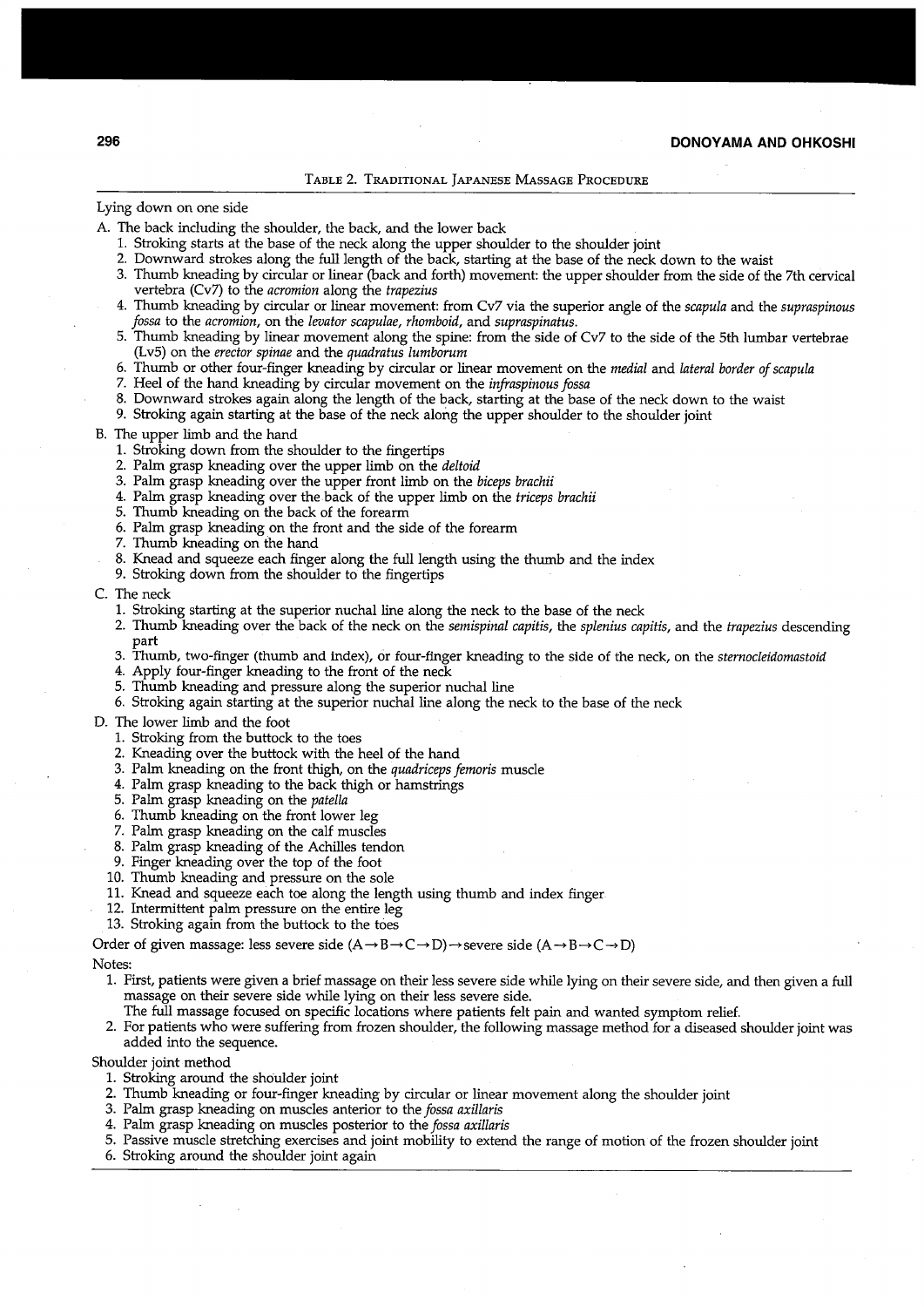# **MASSAGE THERAPY FOR PARKINSON'S DISEASE**

TABLE 3. CHANGE IN GAIT SPEED BETWEEN BEFORE AND AFTER THE MASSAGE SESSION

| ID             | Before (sec.)                                         | After (sec.)      |
|----------------|-------------------------------------------------------|-------------------|
| P1             | 23.2                                                  | 22.0              |
| P <sub>2</sub> | 18.2                                                  | 16.3              |
| P4             | 21.4                                                  | 19.7              |
| P7             | 95.0                                                  | 21.5              |
| P <sub>6</sub> | Walked with an assistant<br>(experienced frozen gait) | Walked unassisted |

Distance: 10 m walk and return.

massage therapy for a diseased shoulder joint was added into the sequence (Table 2).

# **Measures**

For the various symptoms presented by the patients, the following indicators were measured before and after the single massage session and the changes were evaluated.

Gait disturbance. Five patients with PD complained of gait disturbance, including frozen gait (inability to move the feet, which may worsen in tight, cluttered spaces or when attempting to initiate gait). For 4 of the 5 patients who were able to walk unassisted before the massage session, gait speed was measured in the 20-m walk test (10-m walk and return).

Frozen shoulder. For 3 patients with PD who com<sup>p</sup>lained of frozen shoulder (inability to fully move the shoulder joint through a normal range of motion), the range of angles for motion of the shoulder joint was measured.

Other symptoms. Five (5) patients with PD complained of hypophonia, a condition characterized by difficulty in vocalizing or speaking loudly or clearly, and 7 patients with PD experienced physical symptoms such as shoulder stiffness, muscle pain, heaviness or lassitude of a body part, and fatigue. To assess the feeling of severity of each of these symptoms, a visual analogue scale (VAS) was used before

and after the massage session. A sheet of paper (width <sup>100</sup>mm x height 40 mm) was given to the patient, and it was explained that the left edge of the paper represented no symptom and the right edge represented the most serious degree of the symptom that the patient could imagine. The patient was then asked to indicate the severity of their symptom at that particular moment by placing a tick on the paper. The length from the left edge of the paper to the tick was measured and taken as the VAS score.

Since 5 patients had the same symptom of hypophonia, VAS scores for the degree of difficulty of vocalization were compared statistically using Student's t-test and the Mann-Whitney U-test, which were performed because of the small sample size and the possibility of nonparametric data. The t-test was two-tailed, and statistical significance was set at *<sup>p</sup>*<sup>&</sup>lt;0.05. Statistical analysis was performed using SPSS for Windows (version 16.0).

# **Results**

In the 4 patients with gait disturbance who could walk unassisted before the massage session, gait speed assessed by the 20-m walk test (10-m walk and return) was faster after the 30-minute massage session than before it (Table 3). In particular, 1 patient (P7), who took considerable time to accomplish the turn, took 95.0 seconds before the massage, but could turn smoothly and took only 21.5 seconds after the massage. Furthermore, another patient (P6), who was not able to walk without the aid of her daughter and used a wheelchair before the massage session, was able to walk unassisted after the massage session to her wheelchair, which was 10 m away (Table 3).

For the four frozen shoulders (3 patients), the angular range of motion of the shoulder joint was expanded after the massage session as follows: 10-25 degrees for flexion and 5-35 degrees for abduction. All of the diseased shoulders achieved almost the full range of motion (55 degrees for extension and 50-60 degrees for lateral rotation; Table 4).

For the 5 patients with hypophonia, the postmassage VAS score of 34.2 was significantly smaller than the premassage score of 53.0 *(t(df* 4)=5.09, *p=0.005;* z=2.02, *p=0.046;*  Table 5): In addition, VAS scores after the massage session

TABLE 4. CHANGE IN RANGE OF MOTION OF THE SHOULDER JOINT BETWEEN BEFORE AND AFTER THE MASSAGE SESSION

|                                                               |                 |                |                | .ID            |                        |                                                  |                 |                 |
|---------------------------------------------------------------|-----------------|----------------|----------------|----------------|------------------------|--------------------------------------------------|-----------------|-----------------|
|                                                               | P <sub>5</sub>  |                | P8             |                |                        | P9                                               |                 |                 |
|                                                               |                 |                |                |                | Affected side          |                                                  |                 |                 |
|                                                               | Left            |                | Left           |                |                        | Left                                             | Right           |                 |
|                                                               | <b>Before</b>   | After          | <b>Before</b>  | After          | <b>Before</b>          | After                                            | <b>Before</b>   | After           |
| Flexion<br>Abduction                                          | 150<br>158      | 168<br>168     | 145<br>158     | 168<br>163     | 100<br>80              | 125<br>105                                       | 145<br>145      | 155<br>180      |
| Extension<br>Lateral rotation<br>Medial rotation <sup>b</sup> | 35<br>60<br>T10 | 53<br>60<br>T8 | 40<br>60<br>T7 | 52<br>60<br>T7 | 45<br>50<br><b>T10</b> | (Passive $145$ ) <sup>a</sup><br>50<br>50<br>T10 | 55<br>40<br>T11 | 55<br>50<br>T11 |

Degrees of angles were measured.<br><sup>a</sup>Due to fatigue after the massage session, it was difficult to lift the arm actively.

but to fatigue after the massage session, it was different to lift the arm actively.  $\frac{1}{2}$  by the thumb reached was measured.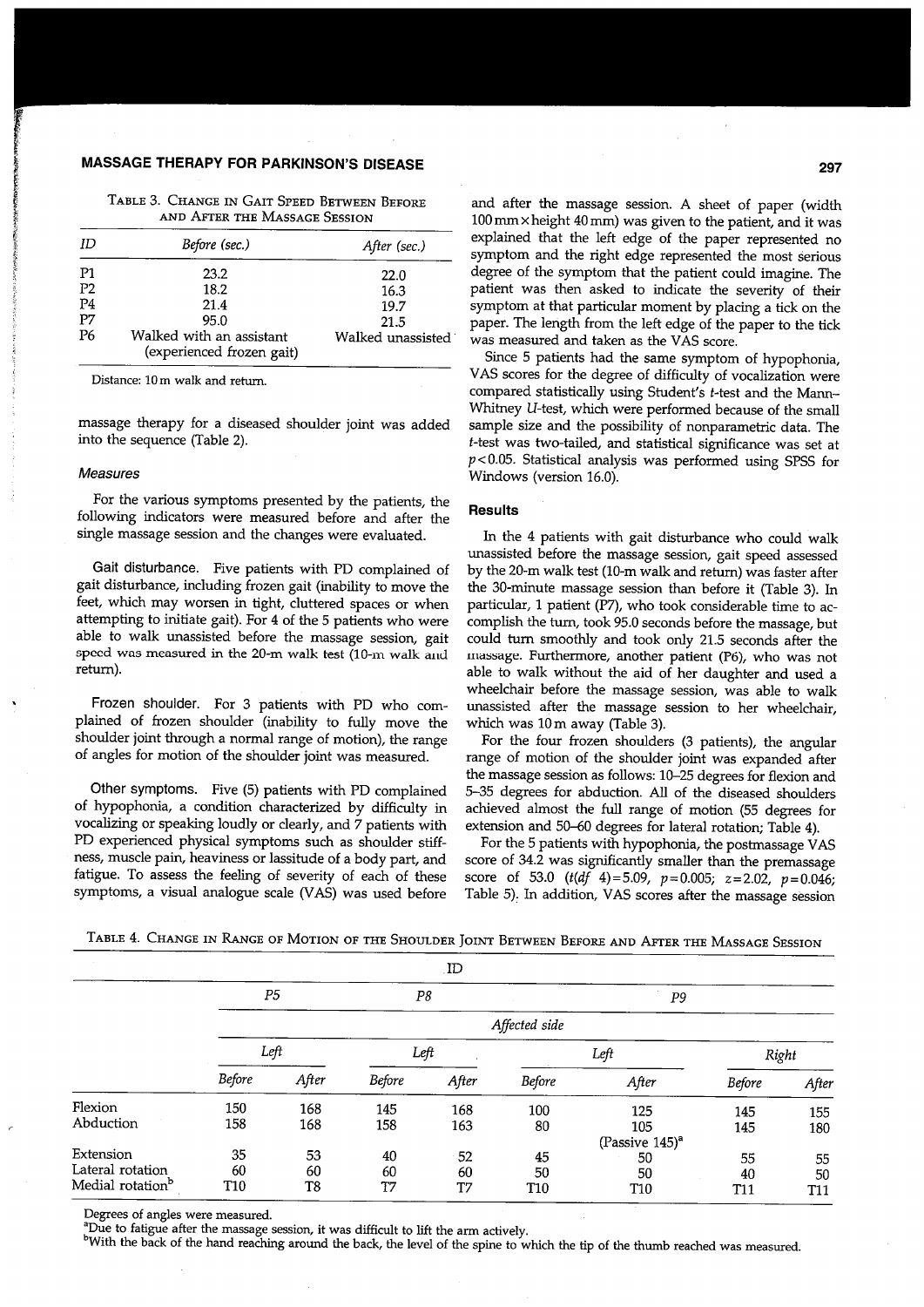|  | Table 5. Changes in Hypophonia Between Before |  |  |
|--|-----------------------------------------------|--|--|
|  | AND AFTER THE MASSAGE SESSION                 |  |  |

| ID             | Before          | After           | Test                   |
|----------------|-----------------|-----------------|------------------------|
| P1             | 62              | 40              |                        |
| P <sub>2</sub> | 35              | 28              |                        |
| P <sub>3</sub> | 69              | 51              |                        |
| P <sub>4</sub> | 49              | 21              |                        |
| P8             | 50              | 31              |                        |
| $Mean \pm SD$  | $53.0 \pm 13.1$ | $34.2 \pm 11.6$ | $t = 5.09** z = 2.02*$ |

Measurement: Visual analogue scale.

Both Student's t-test and the Mann-Whitney U-test were done due to the very small sample size and the possibility of nonparametric data.

 $*_p$ <0.05;  $*_p$ <0.01.

were greatly decreased for other physical symptoms: heaviness of lower extremities, heaviness of upper extremities, heaviness of the left forearm, lassitude of the whole body, fatigue, shoulder stiffness, and muscle pain on the right side of the body (Table 6).

## **Discussion**

The gait speed of the 4 patients with gait disturbance improved after the 30-minute massage session, which is in agreement with the results of interview data in a previous study.11 In that study, after a course of eight 1-hour sessions of deep whole-body massage given over a period of 8 weeks, patients with PD showed improvement in walking; 1 of the participants even stated that "massage relaxed muscles" and "walking gradually improved." During the transmission of tactile and pressure stimuli applied to the skin, soft tissues, muscles, and fascias during massage therapy, it is possible that the somatosensory stimulation impacts on the motor function of the central nervous system to induce modulation of walking.

In addition, stimulation of the muscle spindle afferents via neck muscle stimulation has been shown to influence the velocity and direction of gait in asymptomatic healthy individuals.<sup>12,13</sup> In the present study, stimulation of the neck muscles was performed in the full-body massage for all participants with PD, regardless of whether they had neck problems, because such massage might facilitate the improvement of gait speed.

Rigidity might be associated with pain, and a painful shoulder is one of the most frequent initial manifestations of PD.<sup>14</sup> Clinical features of rigidity suggest a complex patho-

TABLE 6. CHANGES IN OTHER SYMPTOMS BETWEEN BEFORE AND AFTER THE MASSAGE SESSION

| ID             | Symptom                                       | Before After |    |
|----------------|-----------------------------------------------|--------------|----|
| P1             | Heaviness of lower extremities                | 58           | 12 |
| P3             | Heaviness of upper extremities                | 73           | 60 |
| P <sub>5</sub> | Heaviness of the left forearm                 | 44           | 15 |
| P6             | Lassitude of the whole body                   | 96           | 24 |
| P7             | Fatigue                                       | 52           | 27 |
| P8             | Shoulder stiffness                            | 55           | 32 |
|                | P10 Muscle pain on the right side of the body | 67           | 37 |

Measurement: Visual analogue scale.

# **DONOYAMA AND OHKOSHI**

physiologic origin where increased muscle tone at rest and augmented resistance to passive displacement of the joint<br>readily evoke different mechanisms. <sup>15,16</sup> On the one hand, results suggest the facilitation of spinal cord motor neuron activity, most likely related to increased supraspinal driving or facilitation. On the other hand, the fundamental role of the stretch reflex must be considered. In traditional Japanese massage therapy, stimulation is frequently applied to muscles and fascias. Massaged muscles are extended passively, and the muscle spindles are simultaneously extended. Then, the stretch reflex, which modulates muscle tone, follows. These working mechanisms induced by traditional Japanese massage therapy may be effective for alleviating frozen shoulder caused by rigidity.

The postmassage VAS scores for the degree of hypophonia in 5 patients and the other physical symptoms (heaviness, lassitude, fatigue, shoulder stiffness, and muscle pain) in 7 patients were improved after the massage session. In a previous study on deep whole-body massage, some of the common problems of patients with PD were found to be tiredness, difficulty in walking, stiff and clumsy hand and arm movements, and difficulties with writing and speech, and most of the patients mentioned in an interview that they were hopeful that massage therapy would improve their symptoms and consequently their quality of life.<sup>11</sup> In a different study in which 30-minute massage therapy was given twice a week for 5 weeks, patients with PD showed improvement in daily living activities, slept well, and had lower levels of norepinephrine and epinephrine (stress hormones) in urine samples, suggesting they were less stressed.17 Taken together, the results of these previous studies and the present study indicate that massage therapy has the potential to alleviate a number of symptoms related to PD. A study by Birgitta and Birgitta (2004) reported that patients with PD required additional treatment regarding activities of daily living in order to improve their health-related quality of life.<sup>18</sup> The findings of this study and others on PD suggest that massage therapy may prove effective for fulfilling this role.

In the case of Patient P6, who was not able to walk by herself without assistance from her daughter and used a wheelchair before the massage session, she was able to walk unassisted for 10 minutes after the session. This implies that massage therapy may offer benefits not only for patients but also their families by reducing the burden of care. In addition, frozen gait is associated with substantial social and clinical consequences for patients and is particularly a com-<br>mon cause of falls.<sup>19</sup> This in turn suggests that massage therapy can contribute to an improved quality of life in Japan's aging society.

Some limitations in this study should be discussed. This was a preliminary study conducted in a daily clinical setting, and the protocol was decided with reference to some pre-<br>vious studies<sup>9,11,17</sup> and anecdotal information that various symptoms in patients with PD could be alleviated by massage provided by massage therapists. Additionally, since the study was conducted in one medical facility in a small local city, historical matched controls could not be prepared simultaneously. Thus, the results of this preliminary study are not generalizable to the population with PD as a whole. Further studies with larger samples recruited from multicenter or peer support groups and designed as randomized